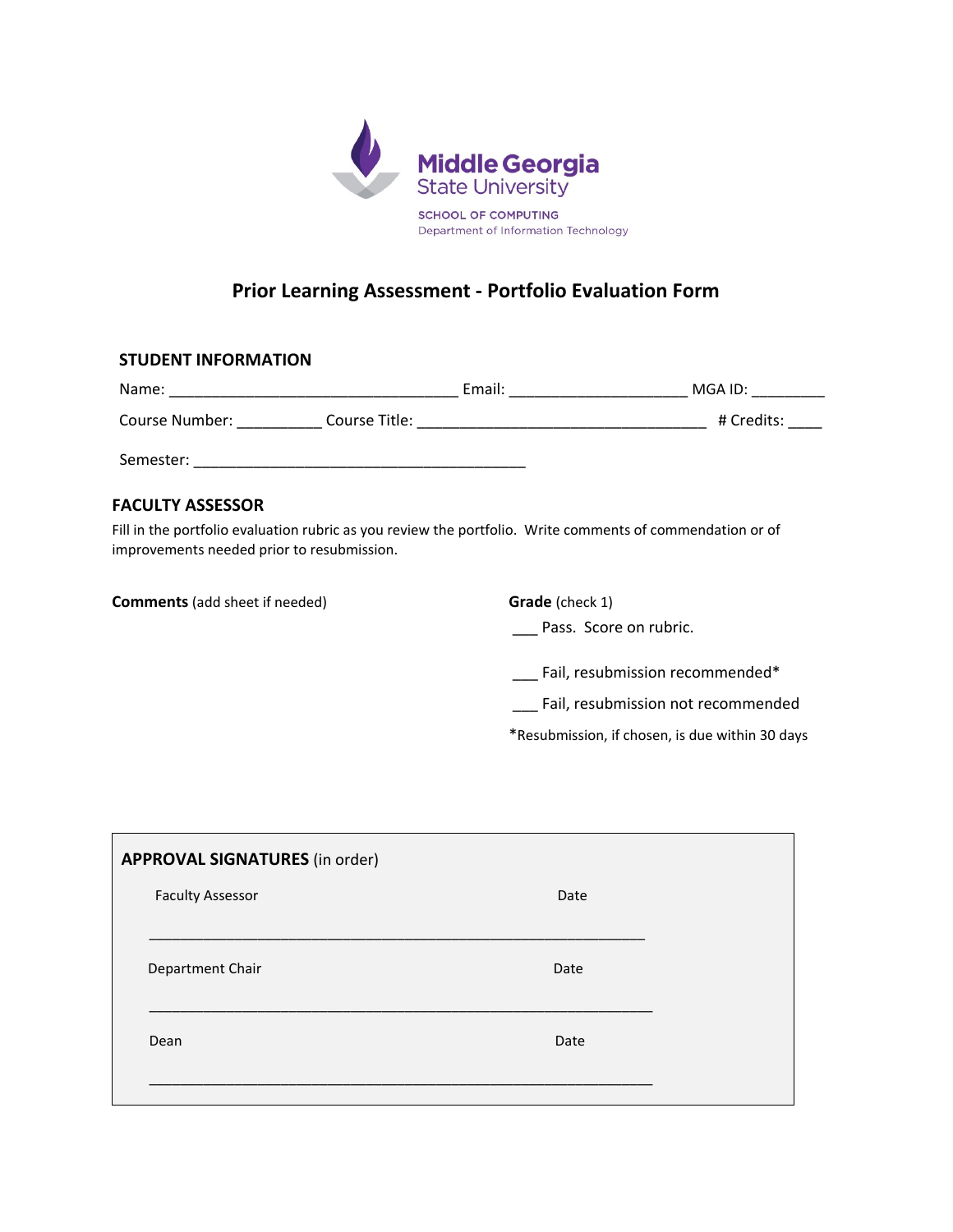

## **Prior Learning Assessment ‐ Portfolio Evaluation Rubric**

| Student:                                                                                                                                                                                                                                       | Faculty Evaluator: _                                                                                                                                                                               | Date:                           |  |  |
|------------------------------------------------------------------------------------------------------------------------------------------------------------------------------------------------------------------------------------------------|----------------------------------------------------------------------------------------------------------------------------------------------------------------------------------------------------|---------------------------------|--|--|
|                                                                                                                                                                                                                                                | PORTFOLIO PRESENTATION (QUALITY)                                                                                                                                                                   | <b>EVALUATION</b>               |  |  |
| Paper portfolio cover includes title (Prior Learning Assessment Portfolio), student name, ID,<br>1.<br>course number and title, number of credit, and date of application.                                                                     |                                                                                                                                                                                                    |                                 |  |  |
| Syllabus of course for which credit is requested; if no MGA course available, include<br>2.<br>outcomes with citation from another university, with portfolio advisor approval                                                                 |                                                                                                                                                                                                    |                                 |  |  |
| Resume including education, employment, service experience and other current<br>3.<br>information pertinent to this portfolio application                                                                                                      |                                                                                                                                                                                                    |                                 |  |  |
| Reflective essay, demonstrating learning aligned to the course objectives, meets these<br>4.<br>standards:                                                                                                                                     |                                                                                                                                                                                                    |                                 |  |  |
|                                                                                                                                                                                                                                                | a. Introduction presents the essay topic and content effectively.<br>b. Appropriate depth and breadth of integration of key concepts evident                                                       |                                 |  |  |
| c. Conclusion summarizes main points and states the significance of the learning aligned<br>with course objectives.                                                                                                                            |                                                                                                                                                                                                    |                                 |  |  |
| d. The essay is well-organized, uses adequate subheadings clearly aligned with<br>competencies, and progresses in logical, convincing order.                                                                                                   |                                                                                                                                                                                                    |                                 |  |  |
| e. Virtually free of punctuation, spelling, capitalization errors; effective word usage.<br>f. In-text citations and the end-of-text reference list are complete, and correctly use the<br>department-approved style.                          |                                                                                                                                                                                                    |                                 |  |  |
| Index of documents included, listing all evidence in order referred to in the essay<br>5.<br>Documentation of experience (one or more sources for each objective) referred to in the<br>6.<br>reflective essay, as evidence of prior learning. |                                                                                                                                                                                                    |                                 |  |  |
| Professionally presented, complete, and clear.<br>7.<br>The completed and signed PLA portfolio application form.<br>8.                                                                                                                         |                                                                                                                                                                                                    |                                 |  |  |
|                                                                                                                                                                                                                                                |                                                                                                                                                                                                    | $1 \t2 \t3 \t4$                 |  |  |
|                                                                                                                                                                                                                                                |                                                                                                                                                                                                    | Circle score.<br>See key below. |  |  |
| <b>SOURCES OF LEARNING (EXPERIENCES)</b>                                                                                                                                                                                                       |                                                                                                                                                                                                    |                                 |  |  |
| <b>ITEM</b>                                                                                                                                                                                                                                    | <b>TARGET</b>                                                                                                                                                                                      |                                 |  |  |
| Documentation and<br>description of learning<br>experiences                                                                                                                                                                                    | Sources adequately document life experience pertinent to course<br>objectives; are effectively discussed in the essay, and its<br>significance and relevance to course learning outcomes is clear. | 1 2 3 4                         |  |  |
| <b>EVIDENCE OF LEARNING (COMPETENCIES)</b>                                                                                                                                                                                                     |                                                                                                                                                                                                    |                                 |  |  |
| Evidence aligned with<br>specific course learning<br>objectives/outcomes.                                                                                                                                                                      | Student provides adequate and appropriate evidence of each<br>learning outcome listed in the course syllabus.                                                                                      | $\mathcal{P}$<br>1<br>3<br>-4   |  |  |